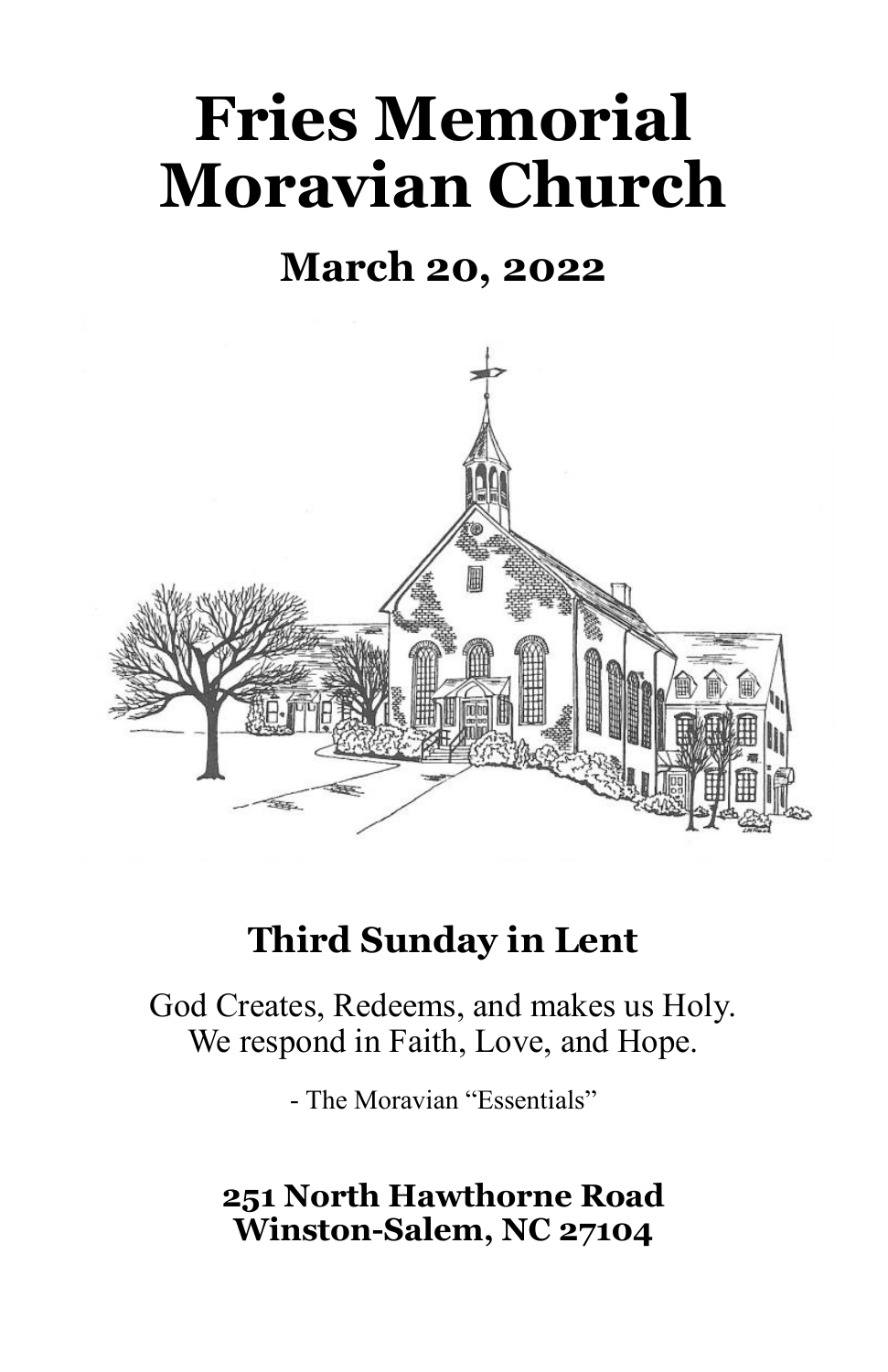### **Third Sunday in Lent**

*Watchword for the Week*

*Seek the Lord while he may be found, call upon him while he is near. Isaiah 55:6*

#### **Gathering for Worship in Praise and Prayer**

#### **Prelude**

**Call to Worship**

#### **Liturgy & Prayers of the People** Liturgy of Servanthood

"Sing to the LORD a New Song" Page 1

#### **Congregational Notes & Concerns**

#### **Presentation of Our Tithes & Offerings**

| <b>Offertory Prayer</b>   |      |
|---------------------------|------|
| Anthem                    |      |
| <b>Offertory Response</b> | #817 |

| <b>Sharing God's Word</b> | Isaiah 55:3-9<br>Psalm $63:1-8$           |      |
|---------------------------|-------------------------------------------|------|
| <b>Hymn</b>               | "Come, You Sinners"                       | #765 |
| <b>Message</b>            | "The Fruits of Repentance"<br>Luke 13:6-9 |      |
| <b>Hymn</b>               | "What Wondrous Love Is This"              | #328 |
| <b>Benediction</b>        |                                           |      |
| <b>Postlude</b>           |                                           |      |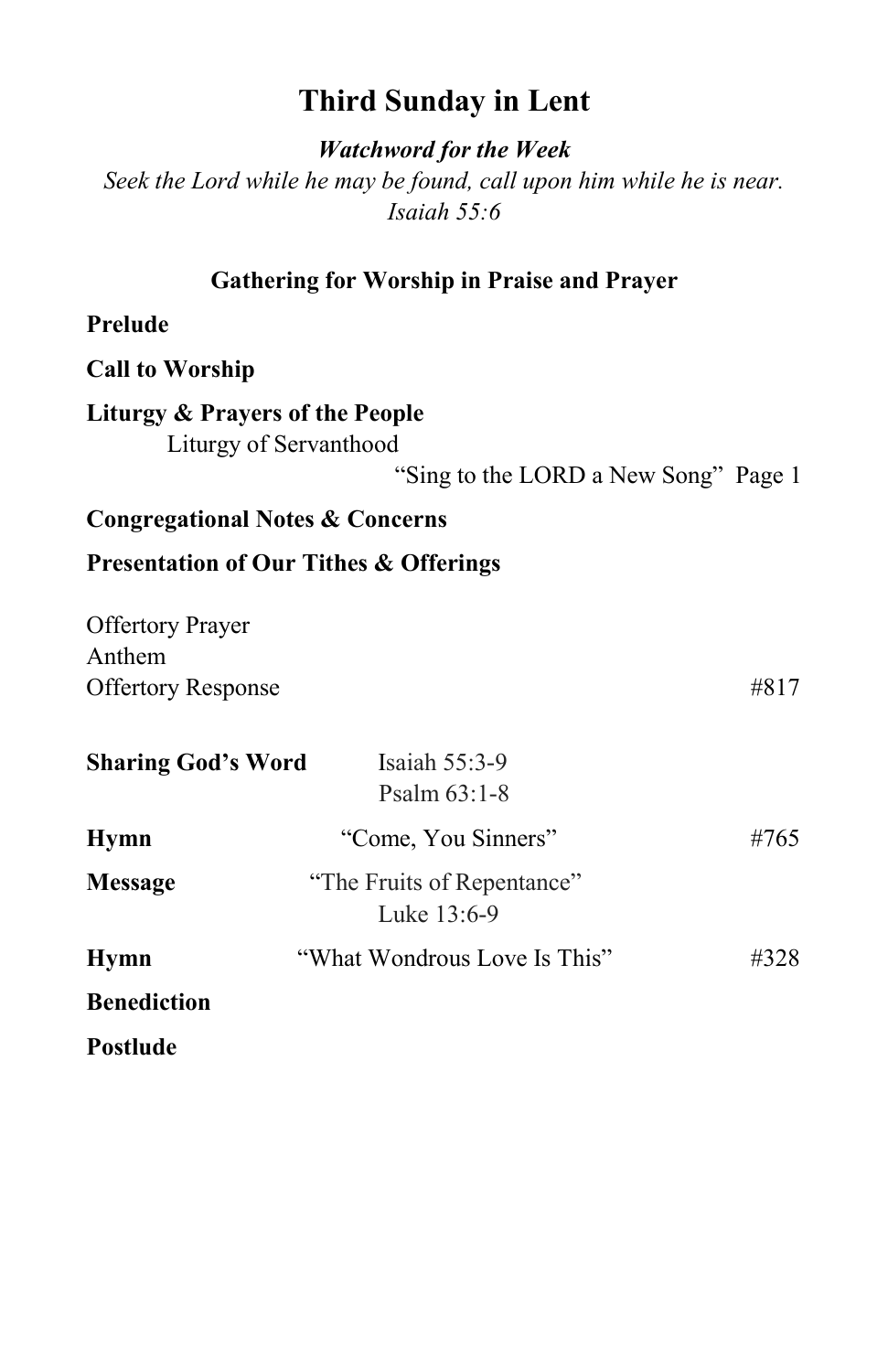#### **Calendar of Events**

| Wednesday     | March 23, 7:00-7:45 p.m. Virtual Lenten Bible Study                                                             |
|---------------|-----------------------------------------------------------------------------------------------------------------|
| <b>Sunday</b> | March $27$ , $11:00$ a.m. Worship                                                                               |
| Wednesday     | March 30, 7:00-7:45 p.m. Virtual Lenten Bible Study                                                             |
| Sunday        | April 3, 11:00 a.m. Worship,<br>2:00-4:00 p.m. Birthday Celebration for Doris Collier<br>in the Fellowship Hall |

#### **Announcements**

**Lenten Bible Study** - During Lent the pastor is leading a Zoom Bible Study on Galatians, "The Epistle of Faith." We will continue to meet on Wednesdays from 7:00 to 7:45 p.m. on March 23, and 30. Would you like to participate? Follow the link in the weekly email.

**Holy Week Schedule -** This year we will conduct Holy Week services in the sanctuary each evening at 6:00 p.m. We will follow the life of our Lord in Readings on Palm Sunday, Monday, and Tuesday. This year, we will rest on Wednesday, which Jesus did in the gospels. On Maundy Thursday we will again take up our readings, and celebrate the Holy Communion, and on Friday, we will have the crucifixion service at 2:15 p.m. and conduct the traditional Tenebrae Service that evening.

**Save the Date** - Community Shred Day on April 30, 9:00 a.m. to Noon

#### **Covid-19 Protocols**

In accordance with the CDC and the Provincial Elder's Conference, we continue to recommend masks, social distancing, and frequent hand washing. However, masks are now optional for vaccinated persons. Let us continue to look not just to our own interests but also to the interests of others. Sunday Morning Worship is available live and on-demand with links to YouTube from www.frieschurch.org.